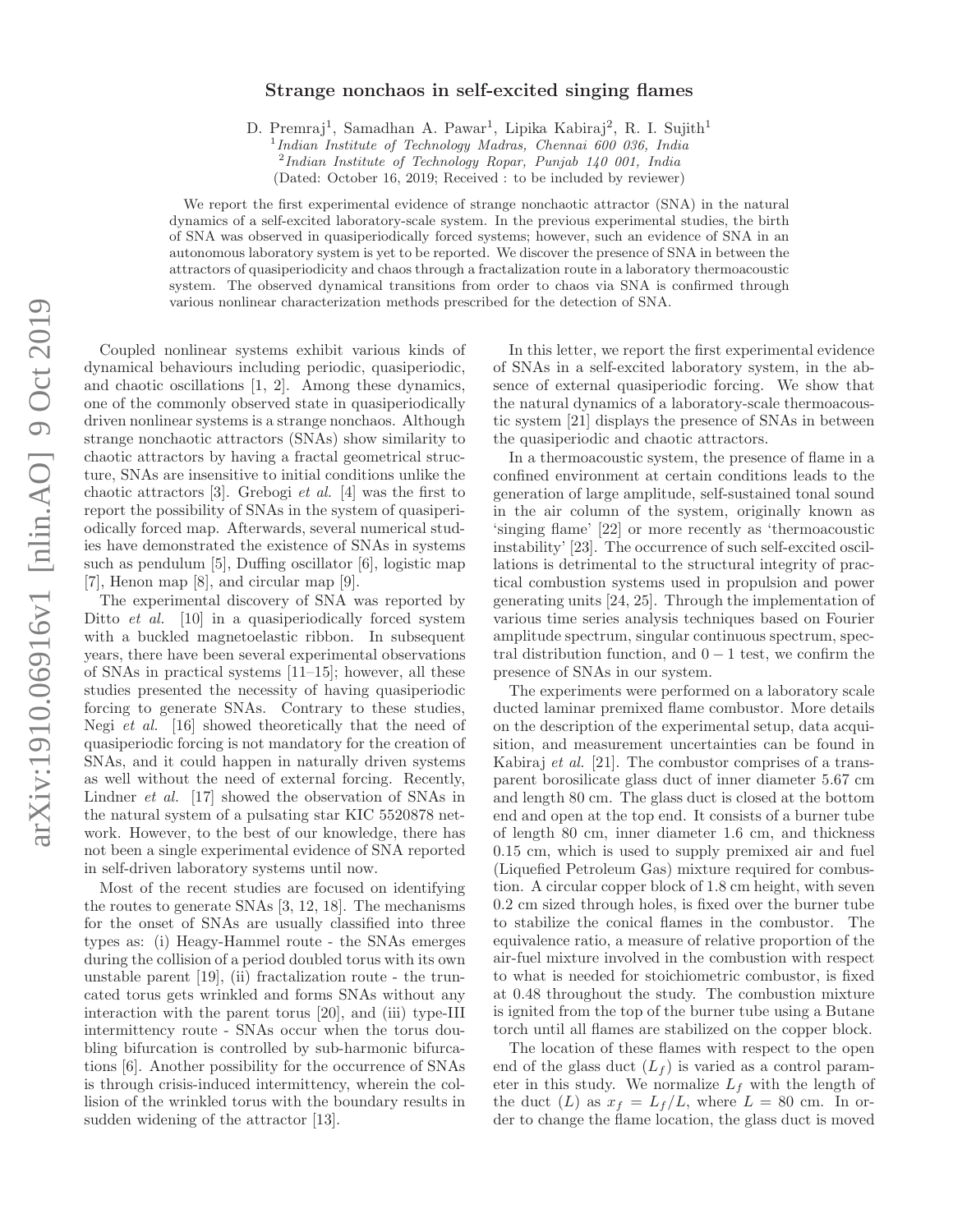

FIG. 1. (a-d) The dynamics of acoustic pressure obtained at different  $x_f = 0.1725, 0.195, 0.22,$  and 0.2262 for the states of limit cycle (P1), quasiperiodicity, SNAs, and chaotic dynamics, respectively. For each state, (i) the phase portrait, (ii) corresponding Poincaré section, and (iii) power spectrum are plotted.

upwards using a traverse mechanism against the fixed location of the burner tube. The dynamics of the combustor for a given change in the flame location is acquired in terms of acoustic pressure measurements, which are performed using a pressure transducer (PCB 103B02 of sensitivity = 223.4 mV/kPa and uncertainty =  $\pm 0.14$ Pa) located 5 cm from the bottom of the glass duct. The data are acquired using an analog to digital conversion card (NI-6143, 16-bit, resolution  $= 0.15$  mV, voltage range  $=\pm 5$  V). The data was acquired for 30 s at the sampling frequency of 10 kHz. The frequency resolution of the power spectrum is 0.03 Hz.

Primarily, to understand the dynamical transitions of the considered system and to distinguish each dynamical behavior, we plot the phase portrait [Fig.  $1(a-d)(i)$ ], Poincaré section [Fig. 1(a-d)(ii)], and the corresponding power spectrum [Fig. 1(a-d)(iii)] of each attractor. With the variation of the flame location  $(x_f)$  in the combustor, we show that the system exhibits a transition from regular period-1 (P1) oscillation to chaotic dynamics via quasiperiodicity and SNAs. When the flame location is at  $x_f = 0.1725$ , we notice the occurrence of a P1 limit cycle attractor  $[Fig. 1(a)].$  During this state, the system dynamics evolves on a single periodic orbit in the phase portrait [Fig. 1a(i)] and shows an isolated point in the Poincaré section [Fig. 1a(ii)]. Further, the presence of a single dominant frequency peak in the power spectrum affirms the P1 nature of the limit cycle attractor [see Fig.  $1a(iii)$ .

For  $x_f = 0.195$ , we notice the existence of quasiperiodic oscillations as a consequence of the interplay be-

tween incommensurate frequencies  $f_1 = 369.9$  Hz and  $f_2 = 202$  Hz, and the peaks at their linear combinations observed in the power spectrum [see Fig. 1b(iii)]. The reconstructed phase space of a quasiperiodic attractor shows a 2-torus structure and a closed loop of points in the Poincaré section [Fig. 1b(i)  $\&$  b(ii), respectively].

By changing the flame location to  $x_f = 0.22$ , we find that the stable three-dimensional torus observed for quasiperiodic oscillations [Fig. 1b(i)] wrinkles and fractalizes  $[Fig. 1c(i)]$  to a strange nonchaotic attractor. This can be seen from the Poincaré sections of these attractors, where a clean closed loop structure of quasiperiodic attractor [Fig. 1b(ii)] breaks down into a wrinkled torus structure of SNA [Fig. 1c(ii)]. This transition to SNA from quasiperiodicity possibly follows a *fractaliza*tion route [20]; nevertheless, a rigorous confirmation of SNA in the system will be done in Figs. 2-4. The dynamical mechanism beneath this route involves the destabilization and fractalization of the orbits on the torus without colliding with its parent unstable tori. Hence, the shape and the structure of the parent torus will be retained in this route even when the attractor is transformed into a strange attractor [compare Fig. 1b(i)  $\&$  $c(i)$ . In addition, the power spectrum in Fig. 1 $c(iii)$  for SNA depicts the presence of many peaks at irrational frequencies, whose relation is not well defined, as witnessed for the case of the quasiperiodic oscillations. Thus, the spectrum with features of neither broadband frequencies (seen for chaotic attractor) nor discrete frequencies (a property of periodic or quasiperiodic attractors) indicates the feature of SNA [15].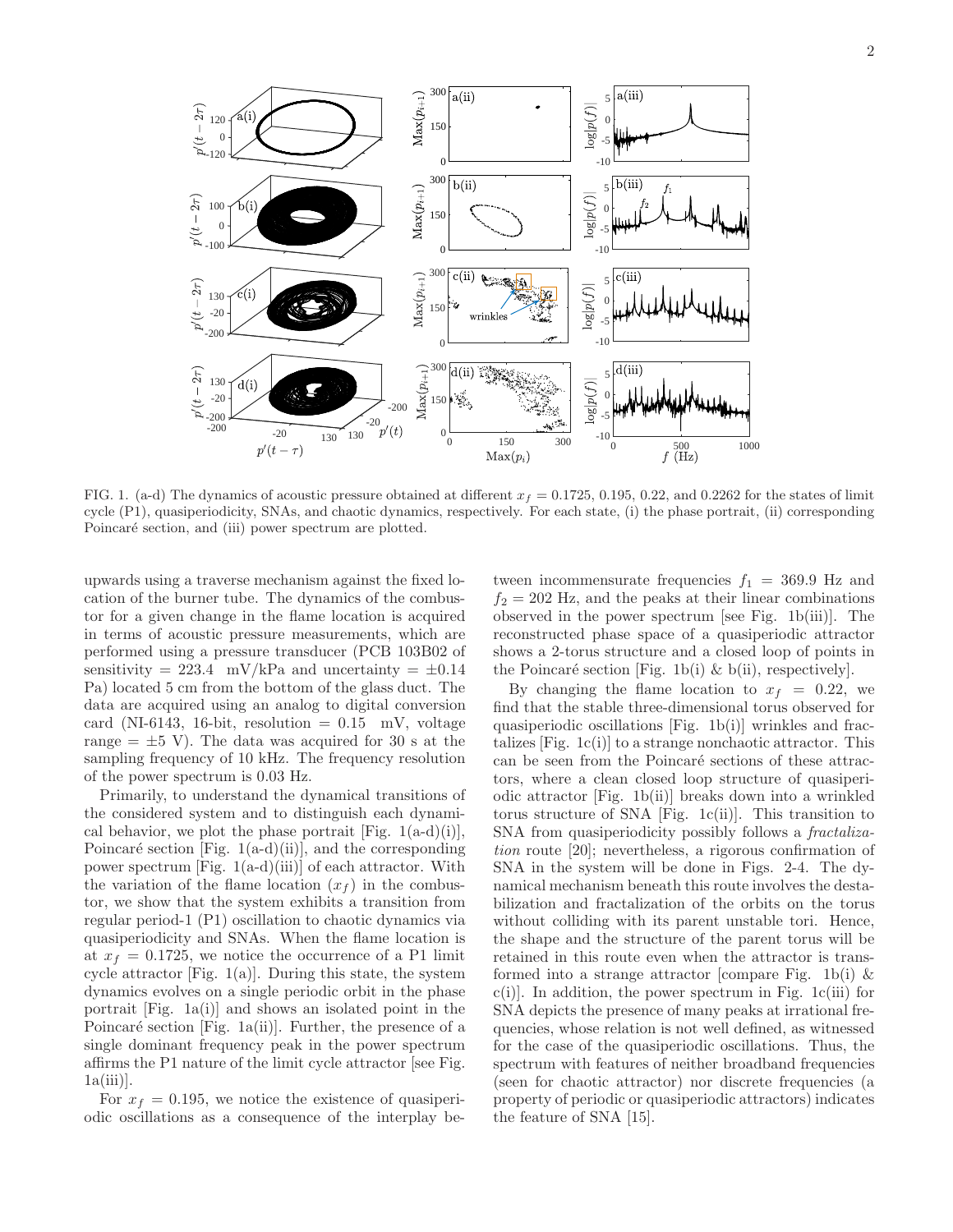

FIG. 2. Singular continuous spectrum analysis of the acoustic pressure signal obtained at  $x_f = 0.22$  for SNA. (a) The logarithmic plot of  $|X(\alpha, N)|^2$  with respect to N showing the power law scaling, and (b) the fractal path in the complex plane of X confirms the presence of SNAs. The value of  $\alpha$  is chosen as 368.4 Hz.

When the flame location is at  $x_f = 0.2262$ , the acoustic pressure inside the combustor exhibits nearly irregular fluctuations, which occurs when the unstable periodic orbits on the SNAs get more destabilized and wrinkled to form a chaotic attractor, as seen from Fig. 1d(i). The Poincaré section of this state shows a scatter of points on its surface [Fig. 1d(ii)] and the power spectrum indicates a broadband behaviour [Fig. 1d(iii)], confirming the presence of chaotic dynamics in the signal. From the observed results, it is clear that the transition from periodic to chaotic attractor happens via quasiperiodic and strange nonchaotic attractor in our system.

In the subsequent portion of the paper, we use various tools to qualitatively and quantitatively characterize the dynamics of different dynamical states and also reaffirm the existence of SNAs in our system. In general, a dynamical system can manifest two types of power spectrum namely, continuous and discrete spectrum. Discrete spectrum corresponds to the occurrence of oscillations at specific frequencies such as that of periodic or quasiperiodic oscillations. In contrast, the broadband nature of the frequency spectrum in the case of chaotic oscillations points towards continuous spectrum. For a special case like SNA, the spectrum exhibits a combination of both continuous and discrete components, known as singular continuous spectrum [26–29]. In order to calculate the finite time Fourier transform of the experimentally observed time series  $x_k$ , we define the following,

$$
X(\alpha, N) = \sum_{k=1}^{N} (x_k) \exp(2\pi i k\alpha),
$$
 (1)

where  $\alpha$  corresponds to frequency and N indicates time. Since  $X(\alpha, N)$  is a complex variable, the plot between  $Re(X)$  and  $Im(X)$  helps us understand different dynamical features exhibited by the signal. For regular signals, as the spectrum is discrete, the power  $|X(\alpha, N)|^2$  is proportional to  $N^2$  and a path on the  $(Re(X), Im(X))$ -plane displays a persistent and bounded behaviour [28]. If the path in the complex plane is random (Brownian walk), then the power of the signal  $|X(\alpha, N)|^2$  is directly pro-

portional to N, denoting the continuous spectral components observed for chaotic signals. For the singular continuous spectrum, the power  $|X(\alpha, N)|^2$  is proportional to  $N^{\beta}$  where the value of  $1 < \beta < 2$ , the signal posses the properties of SNA [28]. The path for SNA on  $(Re(X), Im(X))$ -plane adopts a self-similar fractal structure which is shown in the Appendix II [28].

To confirm the observed dynamical behaviors, we have estimated the correlation dimension for each dynamical behavior. To accomplish this measure, we first reconstruct the data as interms of embedded delay,  $X(t, \tau) =$  $[x(t); x(t - \tau); X(t - 2\tau; ...x(t - m\tau)],$  where,  $\tau$  is the time delay and m is the embedding dimension. Then the correlation dimension  $D$  can be obtained using the expression,

$$
D = \lim_{r \to 0} \frac{\ln C(\epsilon)}{\ln \epsilon} \tag{2}
$$

Where,  $\epsilon$  is the distance and  $C(\epsilon)$  is the correlation sum is identified using the relation,

$$
C(\epsilon) = \lim_{N \to \infty} \frac{1}{N} \sum_{i,j}^{N} \Theta(\epsilon - |x_i - x_j|), \tag{3}
$$

Where  $\Theta$  is the Heaviside function. If the distance  $\epsilon$ is positive, then  $\Theta(\epsilon) = 1$  else  $\Theta(\epsilon) = 0$ .  $x_i$  and  $x_j$ are the locations of two trajectory points. The value of  $C(\epsilon)$  changes as the distance  $\epsilon$  decreases and obeys the power-law,  $C(\epsilon) = \epsilon^D$ . To validate the observed dynamical, we have plotted the correlation dimension  $(D)$  as a function of embedding dimension  $(m)$  in Fig. 3. Each dynamical behavior represented line connecting by diamond, circle, triangular, and square points correspond to the limit cycle oscillations (LCO), quasi-periodic (QP), strange non-chaotic (SNA), and Chaos, respectively. For periodic limit cycle oscillation, the correlation dimension is saturated at the critical value  $D = 1$ . For the quasiperiodic oscillations and SNA, D value saturates at 2.1 and 1.3 which is also confirms the emergence of quasiperiodic and strange nonchaotic evolution. The correlation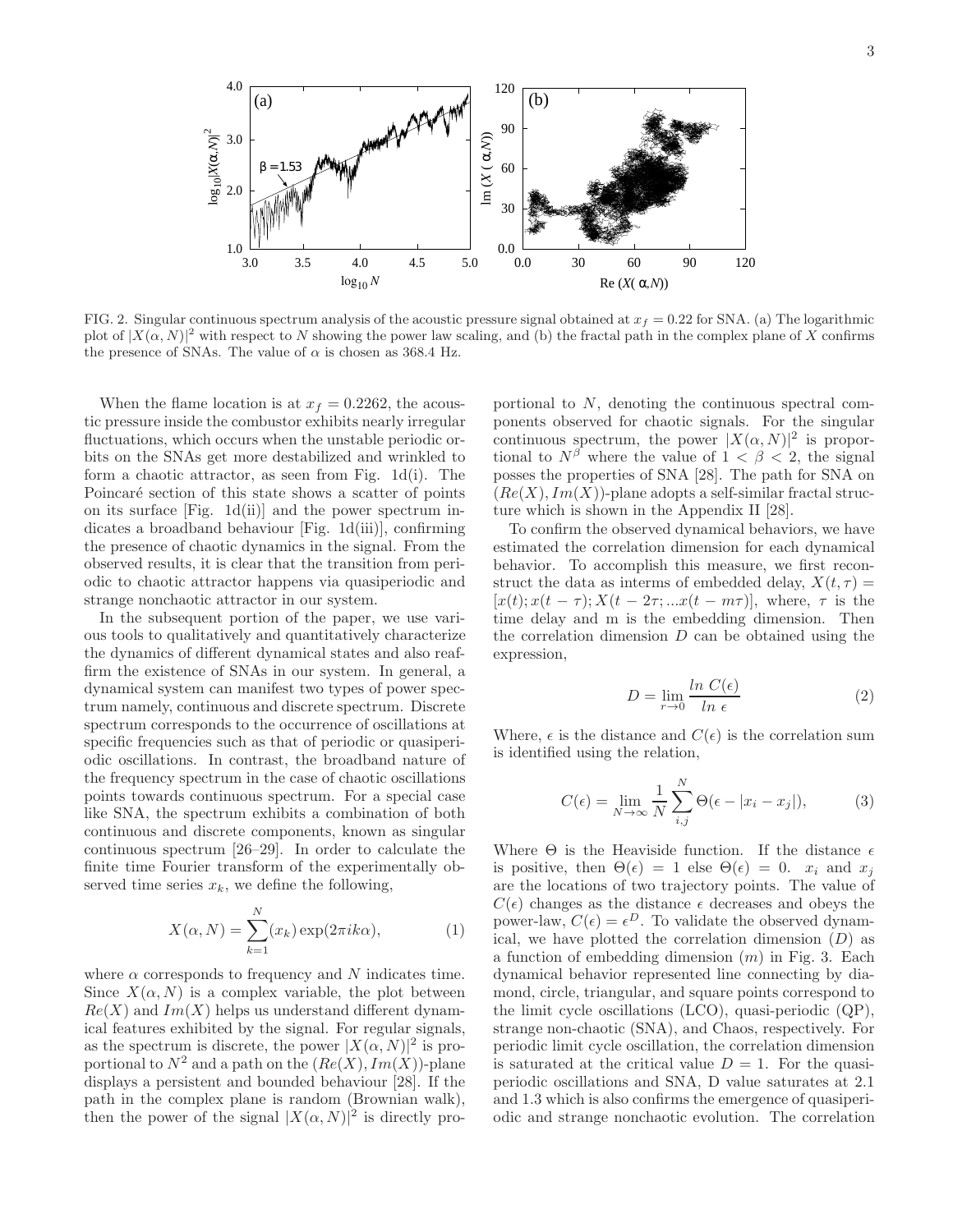

FIG. 3. Estimation of correlation dimension (D) with respect to embedding dimension  $(m)$  from the observed time series of different dynamical states such as limit cycle (LCO), quasi-periodicity (QP), strange non-chaos attractor (SNA), and chaos. The unfilled diamond, triangle, circle and square points denote the LCO, Chaos, QP, and SNA respectively.

dimension greater than 3 indicates the chaotic behavior of the system. This quantitative measure substantiate the presence of, periodic, quasi-periodic, SNA and chaotic behaviors in the chosen experimental setup.

In order to distinguish the dynamics of SNA from chaos, we make use of the  $0 - 1$  test [32], as suggested by Gopal et al. [30]. The usual practice to distinguish these dynamical states is to calculate the maximum Lyapunov exponent of the signal, whose value is positive for a chaotic signal and negative for SNA [31]. However, as most of the experimental data contains intrinsic noise, the computation of maximum Lyapunov exponent gets challenging. Hence, confirming chaos in the system dynamics using Lyapunov exponent becomes unfeasible [2].

The first step in implementing the  $0-1$  test is to compute the translation variables, denoted as  $p(n)$  and  $q(n)$ , from the input time series  $\phi(j)$  such that [32],

$$
p(n) = \sum_{j=1}^{n} \phi(j) \cos(jc) \text{ and } q(n) = \sum_{j=1}^{n} \phi(j) \sin(jc).
$$
\n(4)

Here,  $n = 1, 2, ..., N$ . The value of the constant c can be chosen in the interval  $(\pi/5, 4\pi/5)$ . The behaviour of these two new variables helps in distinguishing different dynamical states in the system. For regular dynamics (periodic or quasiperiodic), the behaviour of these variables is bounded, while it is unbounded or drifting for the chaotic dynamics. The motion of translation variables depends on the value of  $n$ , which is much less than N and often chosen as  $n = N/10$  [32]. The behaviour of the trajectory in the  $(p(n), q(n))$ -plane for increasing n can be calculated through the mean square displacement  $D(n)$  as follows,

$$
D(n) = \frac{1}{N} \sum_{j=1}^{n} ([p(j+n) - p(j)]^{2} + [q(j+n) - q(j)]^{2}).
$$
 (5)

In order to resolve convergence issues of  $D(n)$ , a modified mean square displacement is used [32, 33], which is obtained as follows

$$
M(n) = D(n) - V_{osc}(c, n),\tag{6}
$$

where  $V_{osc}(c, n) = \frac{1}{N} \sum_{j=1}^{n} \phi(j) \frac{(1 - \cos(jc))}{(1 - \cos(c))}$ . For a chaotic signal, the value of  $M(n)$  will linearly increase with n; whereas, for a regular signal, it remains nearly constant [32, 33]. Further, the asymptotic growth rate of such mean displacements is calculated through a linear regression, which is given by the following equation,

$$
K = \lim_{n \to \infty} \frac{\log M(n)}{\log n}.
$$
 (7)

The value of  $K$  lies between 0 and 1 [34]. If the dynamics is chaotic,  $K$  takes a value close to 1, and for a regular signal it approaches 0. In order to distinguish dynamics of SNA from regular and chaotic oscillations, Gopal et al. [30] suggested that the choice of c should be the Golden mean ratio, i.e.,  $c = (\sqrt{5} + 1)/2$ . For SNAs, the value of K lies between 0 and 1.



FIG. 4. A 0−1 test performed to distinguish the dynamics of (a) quasiperiodicity at  $x_f = 0.1725$ , (b) strange nonchaos at  $x_f = 0.22$ , and (c) chaos at  $x_f = 0.2262$ . (i) The plot between the translation variables  $p(n)$  and  $q(n)$ , (ii) the behaviour of mean square displacement  $M(n)$  with n, and (iii) the variation of growth rate  $K$  for these dynamical states.

In Fig. 4(a-c), we plot the translation variable  $p(n)$ versus  $q(n)$  for the dynamics of quasiperiodic, SNA, and chaotic oscillations, respectively. The trajectory in  $(p, q)$ plane appear to be bounded along a circle, indicative of quasiperiodic dynamics  $[Fig. 4(a)]$  in the pressure signal obtained at  $x_f = 0.1725$ . Furthermore, the mean displacement  $M(n)$  exhibits fluctuations around some constant value [Fig. 4a(ii)] and the growth rate shows a value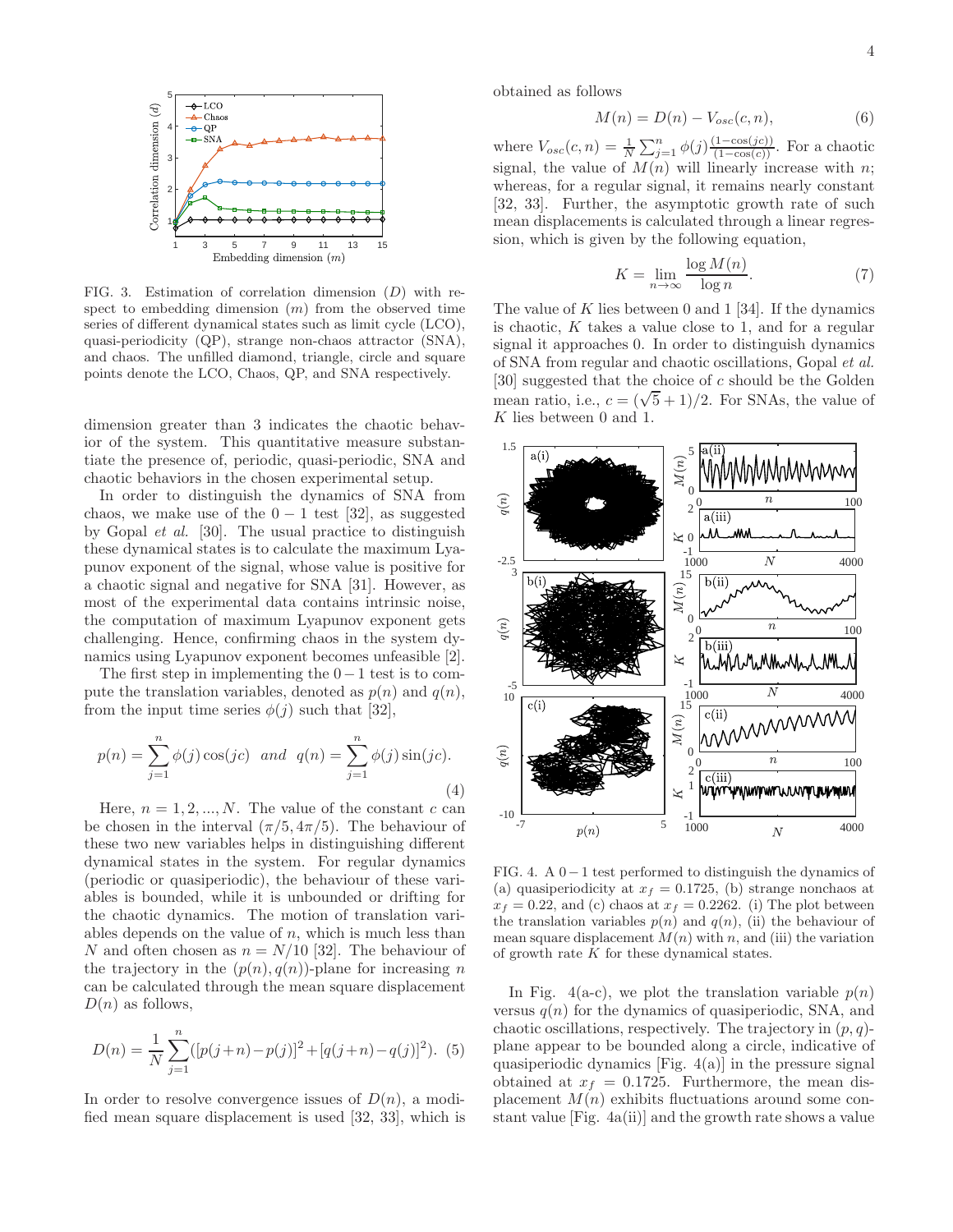near zero [Fig. 4a(iii)], confirming the quasiperiodic dynamics [30] of the pressure oscillation observed during this state. On the other hand, for the chaotic signal [Fig.  $4c(i)$ , the trajectory in  $(p, q)$ -plane show a random-walk (or Brownian) type behaviour. The variation of  $M(n)$ with *n* displays an increasing trend [Fig. 4c(ii)] with a growth value  $(K)$  near unity [Fig. 4c(iii)], further affirming the presence of chaotic oscillations in the pressure signal obtained at  $x_f = 0.2262$ . Since, SNA consists of properties of both regular and chaotic dynamics, we notice the presence of bounded trajectory with a minimal Brownian structure [30] in  $(p, q)$ -plane [Fig. 4b(i)]. The presence of SNAs can also be confirmed from the plot of variation of  $M(n)$  with n, where the mean of this plot does not increase monotonically but shows an oscillatory behaviour with  $n$ , along with the value of  $K$  lying between 0 and 1 [32, 33]. Thus, using the  $0 - 1$  test, we distinguish the features of SNA from quasiperiodic and chaotic dynamics in our system.

In summary, we report the first experimental evidence of SNAs in the natural dynamics of a laboratory-system which is not quasiperiodically forced. This observation is in contrast to the usual experimental studies on SNAs that requires quasiperiodic forcing for the birth of SNAs. We witness the existence of SNAs in between the states of quasiperiodic and chaotic dynamics in a laminar thermoacoustic system when the flame location in the combustor is varied as the control parameter. The presence of SNAs is confirmed through various characterization tools such as singular-continuous spectrum, spectral distribution function, and  $0 - 1$  test. The birth of SNAs is shown to happen via fractalization route.

In general, the observation of SNAs through experiments in unforced practical systems is a herculean task, as such attractors occur only in a narrow interval of control parameter between quasiperiodicity and chaos. Therefore, for the experimental realization of the SNAs, most researchers have to rely on the need of quasiperiodic forcing in the system [11–15]. The presence of SNA in the system dynamics has been projected to have wide applications ranging from a secure communication, ease of synchronization to computation process [3]. However, the implementation of SNAs in real-time applications is still a topic of investigation. The experimental realization of SNAs in self-excited dynamics of a laboratory system is a first step in realizing the possibility of such dynamics in practical systems without any forcing. We believe that the existence of SNAs would be more ubiquitous in self-excited systems than previously thought.

We gratefully acknowledge J. C. Bose fellowship (JCB/2018/000034/SSC) and Swarnajayanti fellowship (DST/SF/1(EC)/2006) from Department of Science and Technology (DST), Government of India for the financial support.

- [1] M. Lakshmanan and S. Rajasekar, Nonlinear Dynamics: Integrability, Chaos and Patterns, Springer-Verlag, Berlin, (2003).
- [2] U. Feudel, S. Kuznetsov, and A. Pikovsky, Strange Nonchaotic Attractors: Dynamics between Order and Chaos in Quasiperiodically Forced Systems, World Scientific, Singapore, (2006).
- [3] A. Prasad, S. S. Negi, and R. Ramaswamy, Int. J. Bifur. Chaos, 11, 291 (2001).
- [4] C. Grebogi, E. Ott, S. Pelikan, and J. A. Yorke, Physica D, 13, 261 (1984).
- [5] F. J. Romeiras and E. Ott, Phys. Rev. A 35, 4404 (1987).
- [6] A. Venkatesan, M. Lakshmanan, A. Prasad, and R. Ramaswamy, Phys. Rev. E, 4, 3641 (2000).
- [7] A. Prasad, V. Mehra, and R. Ramaswamy, Phys. Rev. E, 57, 1576 (1998).
- [8] W. F. H. Al-Shameri, Int. Jou. of Math. Analysis, 6, 2419 (2012).
- [9] T. Jäger, Commun. Math. Phys., 289, 253 (2009).
- [10] W. L. Ditto, M. L. Spano, H. T. Savage, S. N. Rauseo, J. Heagy, and E. Ott, Phys. Rev. Lett., 65, 533 (1990).
- [11] Y. Guan, M. Meenatchidevi, and L. K. B. Larry, Chaos, 28, 093109 (2018).
- [12] K. Thamilmaran, D. V. Senthilkumar, A. Venkatesan, and M. Lakshmanan, Phys. Rev. E, 74, 036205 (2006).
- [13] A. Venkatesan, K. Murali, and M. Lakshmanan, Phys. Lett. A, 259, 246 (1999).
- [14] D. Premraj, K. Suresh, J. Palanivel, and K. Thamilmaran, Commun. Nonlinear Sci. Numer. Simulat., 50, 103 (2017).
- [15] M. P. Asir, K. Murali, and P. Philominathan, Chaos Soli. & Frac., 118, 83 (2019).
- [16] S. S. Negi, and R. Ramaswamy, J. Pramana, 56, 47 (2001).
- [17] J. F. Lindner, V. Kohar, B. Kia, M. Hippkr, J. G. Learned, and W. L. Ditto, Phys. Rev. Lett., 114, 054101 (2015).
- [18] A. Venkatesan and M. Lakshmanan, Phys. Rev. E, 63, 026219 (2001).
- [19] J. F. Heagy and S. M. Hammel, Phys. D, **70**, 140 (1994).
- [20] T. Nishikawa and K. Kaneko, Phys. Rev. E, 54, 6114 (1996).
- [21] L. Kabiraj, A. Saurabh, P. Wahi, and R. I. Sujith, Chaos, 22, 023129 (2012).
- [22] A. T. Jones, J. Acoustical Soci. of America, 16(4), 254 (1945).
- [23] J. P. Matthew and R. I. Sujith, Ann. Rev. Fluid Mech., 50, 661 (2018).
- [24] T. C. Lieuwen and V. Yang, Combustion Instabilities in Gas Turbine Engines: Operational Experience, Fundamental Mechanisms, and Modeling, Progress in Astronautics and Aeronautics, AIAA, Inc., (2005).
- [25] A. Putnam, Combustion-driven oscillations in industry, Elsevier Publishing Company, (1971).
- [26] T. Yalnkaya and Y. C. Lai, Phys. Rev. E, 56, 1623 (1997).
- [27] J. P. Eckmann, S. O. Kamphorst, and D. Ruelle, Europhys. Lett., 4, 973 (1987).
- [28] A. S. Pikovsky and U. Feudel, J. Phys. A, 27, 5209 (1994).
- [29] A. S. Pikovsky, M. A. Zaks, U. Feudel, and J. Kurths,